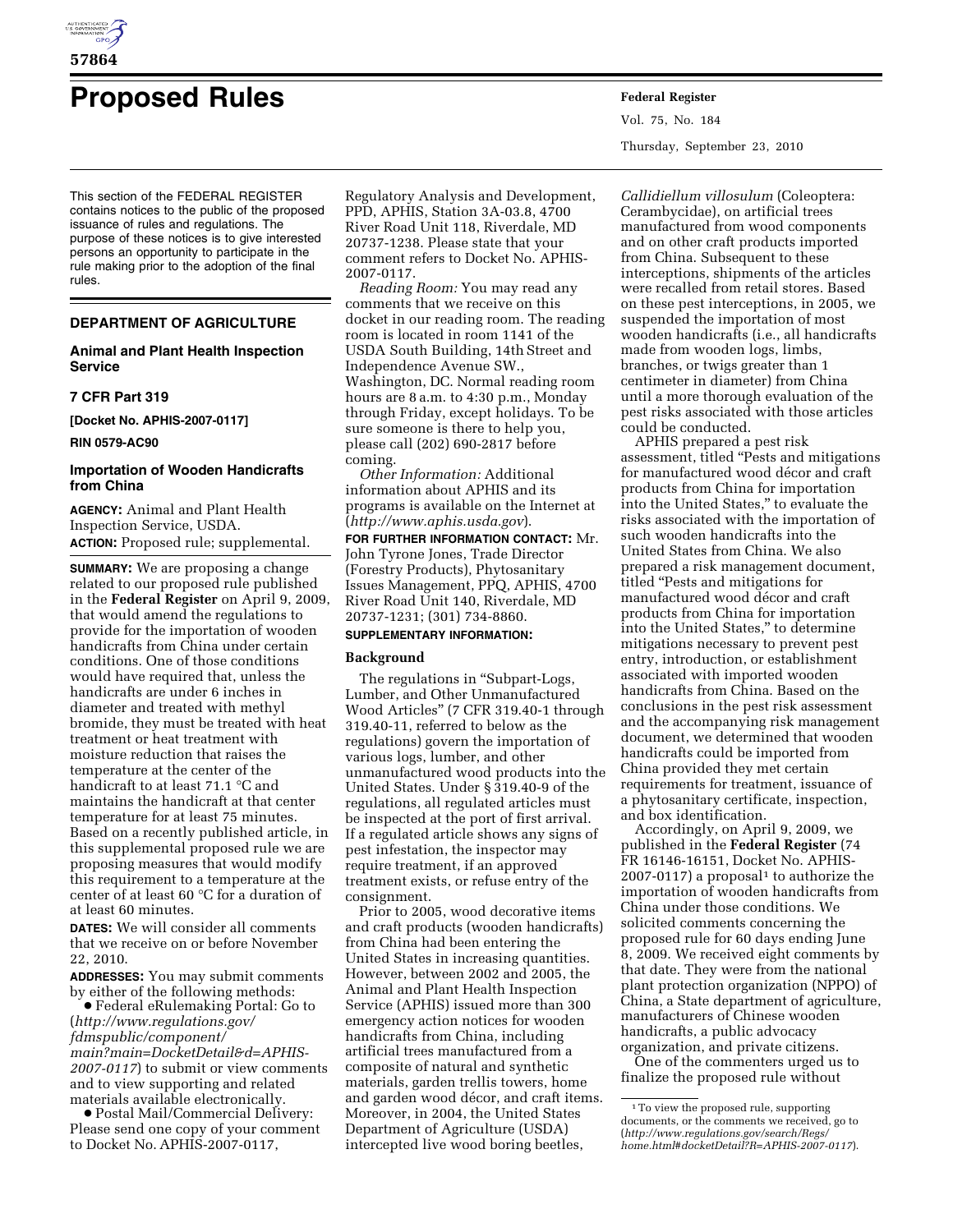change. The remaining commenters provided comments on the rule in general, and requested modifications to certain of its provisions.

One commenter disagreed with our proposed requirement that would have required that, unless the wooden handicraft is 6 inches or less and treated with methyl bromide, it must be treated with heat treatment in accordance with § 319.40-7(c) or heat treatment with moisture reduction in accordance with § 319.40-7(d). At the time our proposed rule was published, paragraph (c) of § 319.40-7 provided that, if heat treatment is required for a regulated article, any heat treatment procedure may be employed that raises the temperature at the center of the regulated article to at least 71.1 °C and maintains the regulated article at that center temperature for at least 75 minutes. Similarly, paragraph (d) provided that, if heat treatment with moisture reduction is required for a regulated article, unless the article is treated with kiln drying conducted in accordance with the schedules prescribed for the article in the Dry Kin Operator's Manual, Agriculture Handbook 188, it must be treated with a method that raises the temperature at the center of the article to at least 71.1 °C and maintains the regulated article at that center temperature for at least 75 minutes.

The commenter stated that the two paragraphs require regulated articles to be treated at a significantly higher temperature and for a longer duration than the temperature and duration recommended by International Standard for Phytosanitary Measures (ISPM) 15, which recommends that wood packaging material (WPM) be treated according to a heat treatment schedule that raises the temperature at the center of the WPM to at least 56 °C and maintains the WPM at that center temperature for at least 30 minutes.2 The commenter suggested that we should modify the proposed heat treatment requirement for Chinese wooden handicrafts to make it consistent with ISPM 15.

Because the composition of WPM often differs from that of wooden handicrafts—for example, WPM is almost always debarked, while wooden handicrafts often are not—the plant pest risks associated with these classes of articles also often differ, and we therefore determined that we could not summarily modify the heat treatment

requirement in the manner suggested by the commenter. Rather, we reexamined the findings of the pest risk assessment that accompanied the proposed rule to determine whether treatment in accordance with ISPM 15 would neutralize the pests of greatest concern identified in the pest risk assessment as likely to follow the pathway on imported wooden handicrafts from China.

These pests were wood-boring beetles in the families Buprestidae, Cerambycidae, and Scolytidae. Based on a review of the relevant scientific literature and on efficacy studies conducted by the Center for Plant Health Science and Technology of APHIS' Plant Protection and Quarantine division, we determined that heat treatment of Chinese wooden handicrafts at the temperature and duration recommended by ISPM 15 would be effective in neutralizing all pests in these families except Emerald Ash Borer (EAB). EAB is an extremely destructive pest; the mortality rate for infested trees is 100 percent, and EAB has already killed more than 20 million ash trees in the United States since it was first discovered in Michigan in the summer of 2002. It was therefore our intent to retain the heat treatment requirements of the proposed rule in issuing a follow-up regulatory action.

However, in the December 2009 issue of *Journal of Economic Entomology*, an article titled ''Evaluation of Heat Treatment Schedules for Emerald Ash Borer (Coloeptera: Buprestidae)'' documents four recent independent experiments to determine the minimum core temperature and time duration necessary to neutralize EAB on firewood via heat treatment or heat treatment with moisture reduction. As part of the experiments, researchers obtained ash wood from trees showing visible signs of EAB infestation, split the wood, and stored it. They then heat-treated the articles in laboratory facilities (a drying oven and an environmental chamber) at temperatures and durations ranging from 45 to 65  $\degree$ C and 15 to 60 minutes, respectively.

The experiments suggested that ''a minimum heat treatment of 60 °C for 60 minutes…would provide >99.9% control (for EAB) based on probit estimates.''3

Based on this article, we have reason to believe that heat treatment or heat treatment with moisture reduction methods that raise the center of wooden handicrafts from China to at least 60 °C and maintain the handicrafts at that center temperature for at least 60 minutes will neutralize all the pests of greatest concern identified in the pest risk assessment as likely to follow the pathway on imported Chinese wooden handicrafts.

On January 26, 2010, we published in the **Federal Register** a final rule (75 FR 4228-4253, Docket No. APHIS-2008- 0022) that, among other things, removed all treatment schedules found in 7 CFR chapter III, including those in § 319.40- 7(c) and (d). It replaced all such schedules with a reference to 7 CFR part 305, which contains our regulations governing phytosanitary treatments. Finally, it amended 7 CFR part 305 itself to state that all approved treatment schedules for regulated articles are now found, not in the regulations, but in the PPQ Treatment Manual, and to establish a process for adding new treatment schedules for regulated articles to the Treatment Manual.4

Under this process, when we are proposing to add a new treatment schedule to the Treatment Manual, we will publish a notice in the **Federal Register** describing the reasons we have determined that it is necessary to add the treatment schedule to the manual and providing for a public comment period on the new treatment schedule. If we prepare documentation to support the proposed change to the Treatment Manual, we will also announce its availability via this notice.

Consistent with this process, we have prepared a treatment evaluation document (TED) to accompany this proposed rule. The TED provides information regarding why the findings of the December 2009 article, which pertain to firewood, also apply to Chinese wooden handicrafts, and why we believe that heat treatment methods that raise the center of the wooden handicrafts to at least 60 °C and maintain the handicrafts at that center temperature for at least 60 minutes will neutralize all the pests of greatest concern likely to follow the pathway on those handicrafts. The TED is available from the person listed under **FOR FURTHER INFORMATION CONTACT** or on the Regulations.gov Web site (see **ADDRESSES** above for a link to Regulations.gov).

In our proposed rule, proposed paragraph  $(o)(1)(i)$  of § 319.40-5 would have required that wooden handicrafts from China be treated with heat

<sup>2</sup>To view ISPM 15, go to: (*https://www.ippc.int/ index.php?id=13399&tx*\_*publication*\_*pi1 [\[showUid\]=133703&frompage=13399&type=](https://www.ippc.int/index.php?id=13399&tx_publication_pi1[showUid]=133703&frompage=13399&type=publication&subtype=&L=0#item)  publication&subtype=&L=0#item*).

<sup>3</sup>Myers, Scott, Ivich Fraser, and Victor Mastro, ''Evaluation of Heat Treatment Schedules for Emerald Ash Borer (Coloeptera: Buprestidae)'', *Journal of Economic Entomology*, 102:6 (December 2009), 2048-2055.

<sup>4</sup>The Treatment Manual is available on the Internet at (*[http://www.aphis.usda.gov/](http://www.aphis.usda.gov/import_export/plants/manuals/ports/treatment.shtml)  import*\_*[export/plants/manuals/ports/](http://www.aphis.usda.gov/import_export/plants/manuals/ports/treatment.shtml)  [treatment.shtml](http://www.aphis.usda.gov/import_export/plants/manuals/ports/treatment.shtml)*).